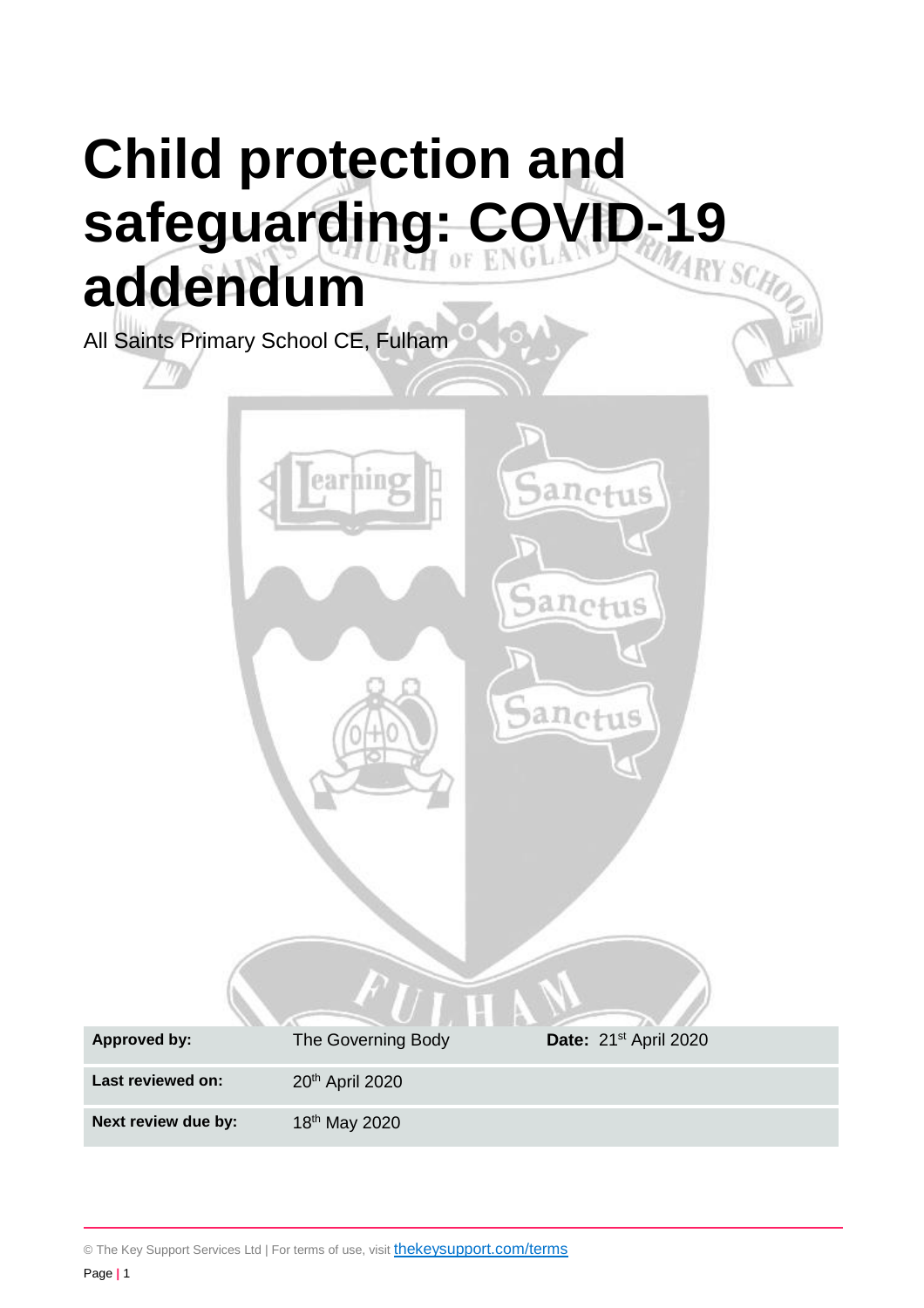# **Contents**

| 2. Core safeguarding principles                |  |
|------------------------------------------------|--|
|                                                |  |
|                                                |  |
|                                                |  |
|                                                |  |
|                                                |  |
| 8. Concerns about a staff member or volunteer. |  |
|                                                |  |
|                                                |  |
|                                                |  |
|                                                |  |
|                                                |  |
|                                                |  |
|                                                |  |
|                                                |  |
|                                                |  |

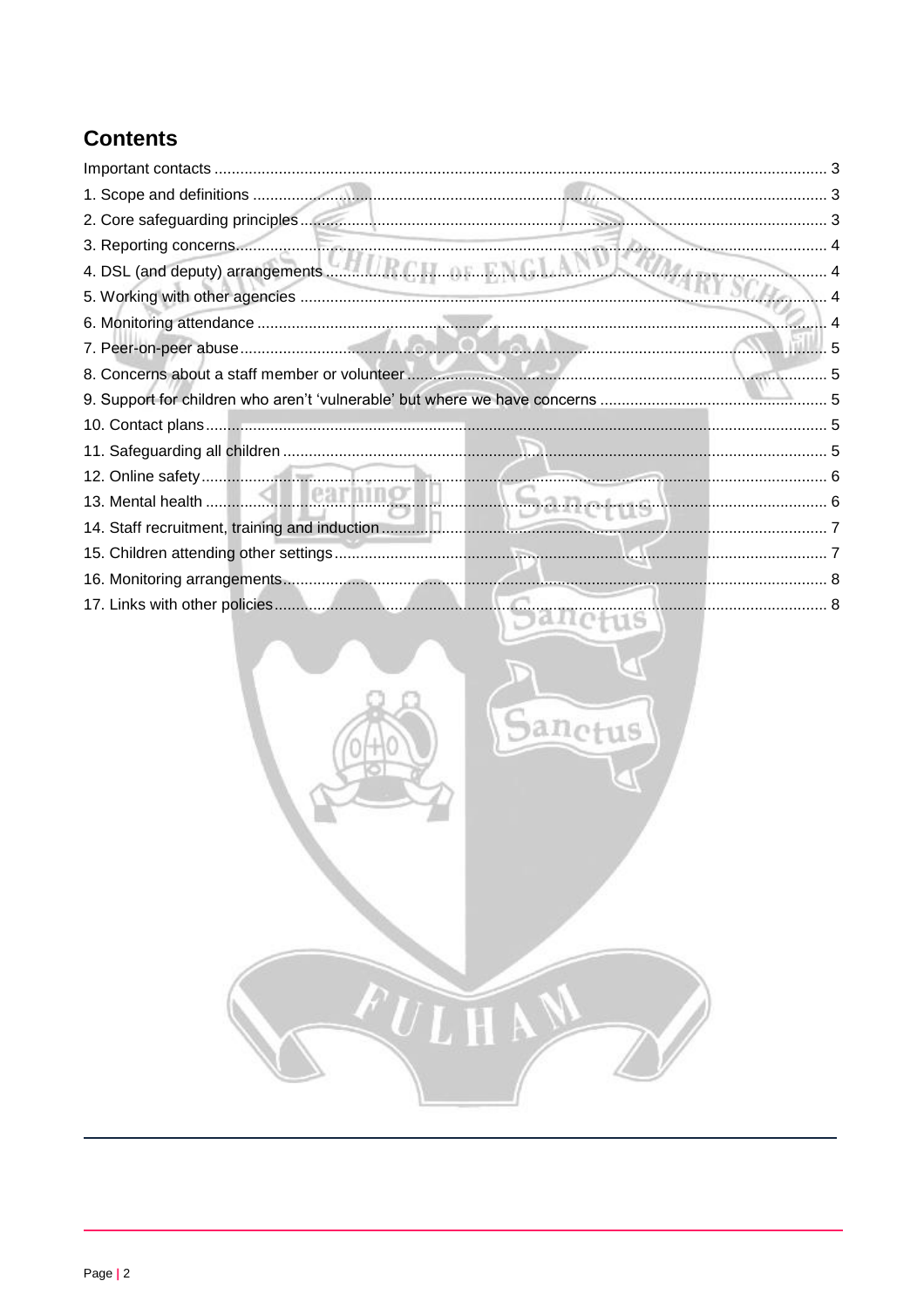## <span id="page-2-0"></span>**Important contacts**

| <b>ROLE</b>                                                                            | <b>NAME</b>                   | <b>CONTACT DETAILS</b>                      |
|----------------------------------------------------------------------------------------|-------------------------------|---------------------------------------------|
| Designated safeguarding lead<br>(DSL)                                                  | Carol Gray                    | 02077362803<br>head@allsaintsce.lbhf.sch.uk |
|                                                                                        |                               |                                             |
| Deputy DSL                                                                             | <b>Suzanne Pink</b>           | 02077362803                                 |
| Other contactable DSL(s) and/or<br>deputy DSL(s):                                      | Emma Benwell                  | 02077362803                                 |
| Designated member of senior<br>leadership team if DSL (and<br>deputy) can't be on site | Anna Spence<br>Elizabeth Webb | 02077362803                                 |
| Headteacher                                                                            | Carol Gray                    | As above                                    |
| Local authority designated<br>officer (LADO)                                           | Meghan Brown                  | 07776673020                                 |
| Chair of governors                                                                     | Julia Loizou                  |                                             |
|                                                                                        |                               |                                             |

## <span id="page-2-1"></span>**1. Scope and definitions**

This addendum applies during the period of school closure due to COVID-19, and reflects updated advice from our 3 local safeguarding partners LSCB, Chief officer of police, Clinical commissioning group and local authority (LA) LBHF

It sets out changes to our normal child protection policy in light of the Department for Education's guidance [Coronavirus: safeguarding in schools, colleges and other providers,](https://www.gov.uk/government/publications/covid-19-safeguarding-in-schools-colleges-and-other-providers) and should be read in conjunction with that policy.

Unless covered here, our normal child protection policy continues to apply.

The Department for Education's (DfE's) definition of 'vulnerable children' includes those who:

> Have a social worker, including children:

- With a child protection plan
- Assessed as being in need
- Looked after by the local authority
- > Have an education, health and care (EHC) plan

## <span id="page-2-2"></span>**2. Core safeguarding principles**

We will still have regard to the statutory safeguarding guidance, [Keeping Children Safe in Education.](https://www.gov.uk/government/publications/keeping-children-safe-in-education--2)

Although we are operating in a different way to normal, we are still following these important safeguarding principles:

- The best interests of children must come first
- If anyone has a safeguarding concern about any child, they should continue to act on it immediately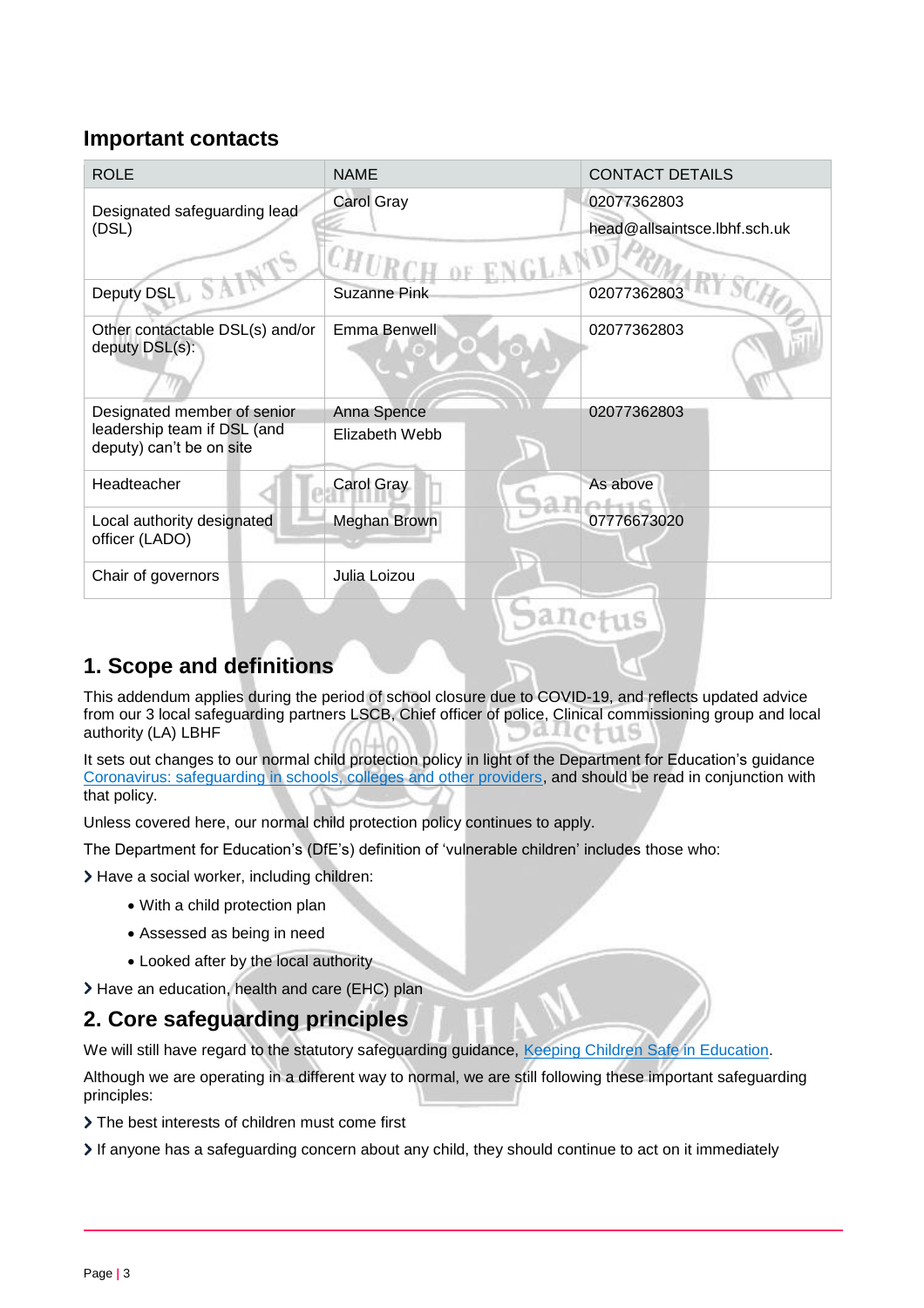- A designated safeguarding lead (DSL) or deputy should be available at all times (see section 4 for details of our arrangements)
- It's essential that unsuitable people don't enter the school workforce or gain access to children
- Children should continue to be protected when they are online

### <span id="page-3-0"></span>**3. Reporting concerns**

All staff and volunteers must continue to act on any concerns they have about a child immediately. It is still vitally important to do this, both for children still attending school and those at home.

All teaching staff have access to CPOMS and should record concerns directly on to this system.

As a reminder, all staff should continue to work with and support children's social workers, where they have one, to help protect vulnerable children.

## <span id="page-3-1"></span>**4. DSL (and deputy) arrangements**

We aim to have a trained DSL or deputy DSL on site wherever possible. Details of all important contacts are listed in the 'Important contacts' section at the start of this addendum.

If our DSL (or deputy) can't be in school, they can be contacted remotely by: CPOMS or mobile phone

We will keep all school staff and volunteers informed by note on the weekly staff rota as to who will be the DSL (or deputy) on any given day, and how to contact them.

We will ensure that DSLs (and deputies), wherever their location, know who the most vulnerable children in our school are.

On occasions where there is no DSL or deputy on site, a senior leader will take responsibility for co-ordinating safeguarding. This will be Elizabeth Webb or Anna Spence. You can contact them by: phone or email. The senior leader will be responsible for liaising with the off-site DSL (or deputy) to make sure they (the senior leader) can:

- I dentify the most vulnerable children in school
- Update and manage access to child protection files, where necessary
- Liaise with children's social workers where they need access to children in need and/or to carry out statutory assessments
- Upload concern to CPOMS

#### <span id="page-3-2"></span>**5. Working with other agencies**

We will continue to work with children's social care, and with virtual school heads for looked-after and previously looked-after children.

We will continue to update this addendum where necessary, to reflect any updated guidance from:

- > Our 3 local safeguarding partners
- The local authority about children with education, health and care (EHC) plans, the local authority designated officer and children's social care, reporting mechanisms, referral thresholds and children in need

The following guidance is currently in place:

#### <span id="page-3-3"></span>**6. Monitoring attendance**

As most children will not be attending school during this period of school closure, we will not be completing our usual attendance registers or following our usual procedures to follow up on non-attendance.

The exception to this is where any child we expect to attend school during the closure doesn't attend, or stops attending. In these cases, we will: contact parents directly by telephone.

- Follow up on their absence with their parents or carers, by telephone and email
- Notify their social worker, where they have one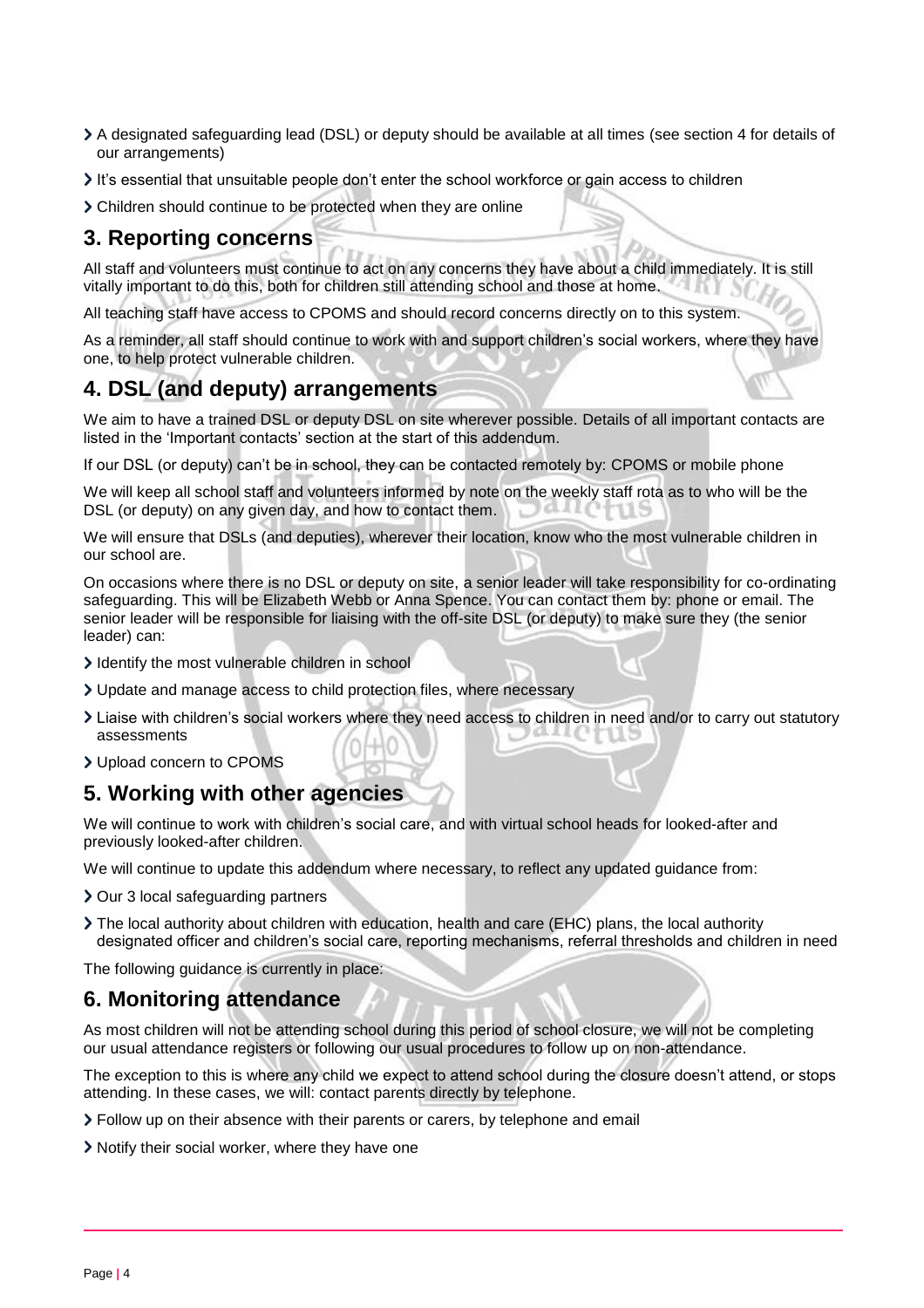We are using the Department for Education's daily online attendance form to keep an accurate record of who is attending school.

We will make arrangements with parents and carers to make sure we have up-to-date emergency contact details, and additional contact details where possible. We will do this via Teacher 2 Parents

#### <span id="page-4-0"></span>**7. Peer-on-peer abuse**

We will continue to follow the principles set out in part 5 of Keeping Children Safe in Education when managing reports and supporting victims of peer-on-peer abuse.

Staff should continue to act on any concerns they have immediately – about both children attending school and those at home.

#### <span id="page-4-1"></span>**8. Concerns about a staff member or volunteer**

We will continue to follow the principles set out in part 4 of Keeping Children Safe in Education.

Staff should continue to act on any concerns they have immediately – whether those concerns are about staff/volunteers working on site or remotely.

Concerns regarding staff/volunteers should be made directly to the DSL or deputy DSL. Concerns regarding conduct of the DSL or deputy DSL should be reported to Meghan Brown.

We will continue to refer adults who have harmed or pose a risk of harm to a child or vulnerable adult to the Disclosure and Barring Service (DBS).

We will continue to refer potential cases of teacher misconduct to the Teaching Regulation Agency. We will do this using the email address Misconduct. Teacher@education.gov.uk for the duration of the COVID-19 period, in line with government guidance.

## <span id="page-4-2"></span>**9. Support for children who aren't 'vulnerable' but where we have concerns**

We have the option to offer places in school to children who don't meet the Department for Education's definition of 'vulnerable', but who we have safeguarding concerns about. We will work with parents/carers to do this. These could be;

110 TIIS

- Children who have previously had a social worker
- Pupils who have not met the threshold for referral but where staff have raised concerns.

If these children will not be attending school, we will put a contact plan in place, as explained in section 10 below.

## <span id="page-4-3"></span>**10. Contact plans**

We have contact plans for children with a social worker and children who we have safeguarding concerns about, for circumstances where:

- They won't be attending school (for example where the school, parent/carer and social worker, if relevant, have decided together that this wouldn't be in the child's best interests); or
- They would usually attend but have to self-isolate

Each child has an individual plan which sets out

- > School will make contact once a week
- Staff who know the family well should make contact
- Staff will make contact by phone or email in the first instance. If concerns continue a doorstep visit will be made by the DSL or Deputy DSL

If we can't make contact within 48 hours, we will contact Children's Services or the police if children are not known to Social Services.

#### <span id="page-4-4"></span>**11. Safeguarding all children**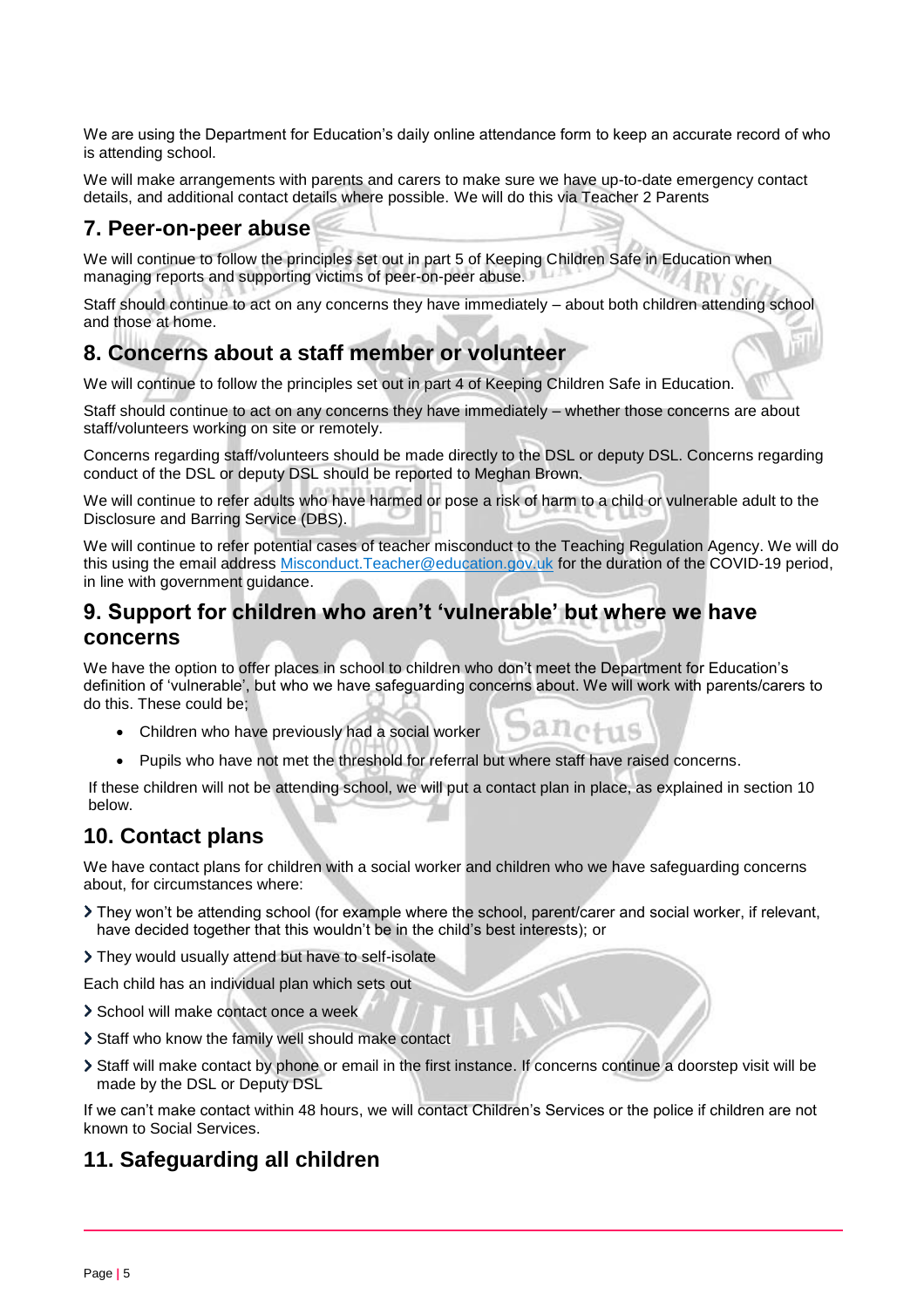Staff and volunteers are aware that this difficult time potentially puts all children at greater risk.

Staff and volunteers will continue to be alert to any signs of abuse, or effects on pupils' mental health that are also safeguarding concerns, and act on concerns immediately in line with the procedures set out in section 3 above

For children at home, they will look out for signs like:

- Not completing assigned work or logging on to school systems
- > No contact from children or families
- Seeming more withdrawn during any class check-ins or video calls

PRIMARY SCHOL Children are likely to be spending more time online during this period – see section 12 below for our approach to online safety both in and outside school.

See section 13 below for information on how we will support pupils' mental health.

#### <span id="page-5-0"></span>**12. Online safety**

#### **12.1 In school**

We will continue to have appropriate filtering and monitoring systems in place in school.

If IT staff are unavailable, our contingency plan is to contact IT technician directly.

#### **12.2 Outside school**

Where staff are interacting with children online, they will continue to follow our existing acceptable use of IT policy.

Staff will only contact families via the [teacher@allsaintsce.lbhf.sch.uk](mailto:teacher@allsaintsce.lbhf.sch.uk) email, or the school phone line. They should not, in any circumstance contact parents using their own personal mobile phone.

Staff will continue to be alert to signs that a child may be at risk of harm online, and act on any concerns immediately, following our reporting procedures as set out in section 3 of this addendum.

We will make sure children know how to report any concerns they have back to our school, and signpost them to other sources of support too.

#### **13.3 Working with parents and carers**

We will make sure parents and carers:

- Are aware of the potential risks to children online and the importance of staying safe online
- Know what our school is asking children to do online, including what sites they will be using and who they will be interacting with from our school
- Are aware that they should only use reputable online companies or tutors if they wish to supplement the remote teaching and resources our school provides
- Know where else they can go for support to keep their children safe online

Regular updates from the LA and the police will be circulated to all parents via teacher2 parents either by or at the direction of the Head or Deputy DSL

#### <span id="page-5-1"></span>**13. Mental health**

Where possible, we will continue to offer our current support for pupil mental health for all pupils. This will take place over the phone.

We will also signpost all pupils, parents and staff to other resources to support good mental health at this time.

When setting expectations for pupils learning remotely and not attending school, teachers will bear in mind the potential impact of the current situation on both children's and adults' mental health.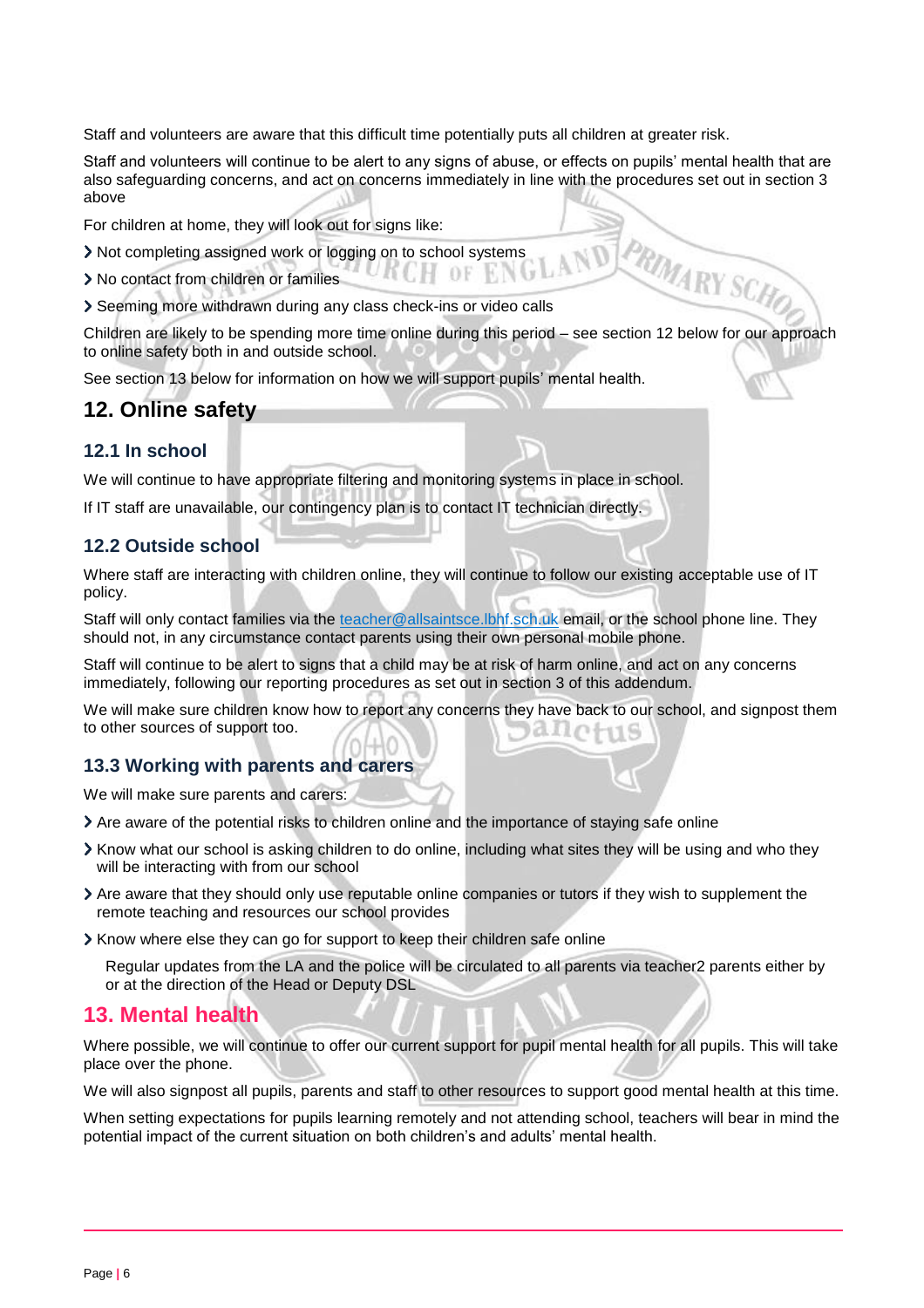## <span id="page-6-0"></span>**14. Staff recruitment, training and induction**

#### **14.1 Recruiting new staff and volunteers**

We continue to recognise the importance of robust safer recruitment procedures, so that adults and volunteers who work in our school are safe to work with children.

We will continue to follow our safer recruitment procedures, and part 3 of Keeping Children Safe in Education.

In urgent cases, when validating proof of identity documents to apply for a DBS check, we will initially accept verification of scanned documents via online video link, rather than being in physical possession of the original documents. This approach is in line with revised guidance from the DBS.

New staff must still present the original documents when they first attend work at our school.

We will continue to do our usual checks on new volunteers, and do risk assessments to decide whether volunteers who aren't in regulated activity should have an enhanced DBS check, in accordance with paragraphs 167-172 of Keeping Children Safe in Education.

#### **14.2 Staff 'on loan' from other schools**

We will assess the risks of staff 'on loan' working in our school, and seek assurance from the 'loaning' school that staff have had the appropriate checks. The DSL will do this.

We will also use the DBS Update Service, where these staff have signed up to it, to check for any new information.

#### **14.3 Safeguarding induction and training**

We will make sure staff and volunteers are aware of changes to our procedures and local arrangements.

New staff and volunteers will continue to receive:

- > A safequarding induction
- A copy of our children protection policy (and this addendum)
- Xeeping Children Safe in Education part 1

We will decide on a case-by-case basis what level of safeguarding induction staff 'on loan' need. In most cases, this will be:

- A copy of our child protection policy and this addendum
- > Confirmation of local processes
- Confirmation of DSL arrangements

#### **14.4 Keeping records of who's on site**

We will keep a record of which staff and volunteers are on site each day, and that appropriate checks have been carried out for them.

We will continue to keep our single central record up to date.

We will use the single central record to log:

- Everyone working or volunteering in our school each day, including staff 'on loan'
- Details of any risk assessments carried out on staff and volunteers on loan from elsewhere

## <span id="page-6-1"></span>**15. Children attending other settings**

Where children are temporarily required to attend another setting, we will make sure the receiving school is provided with any relevant welfare and child protection information.

Wherever possible, our DSL (or deputy) and/or special educational needs co-ordinator (SENCO) will share, as applicable: